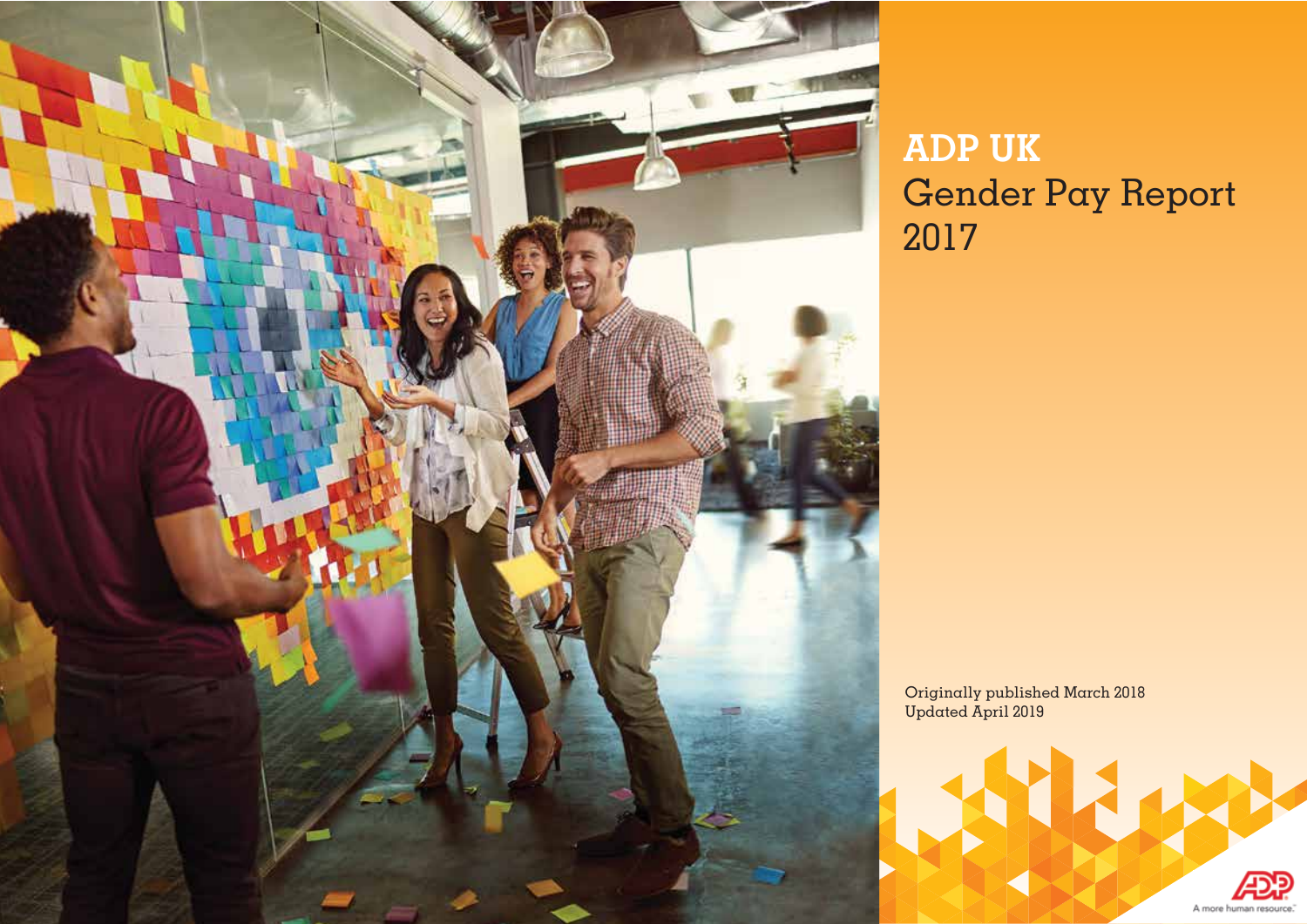

## **Annabel Jones, UK HR Director**

"I genuinely believe, because I see it and feel it, that ADP treats all our associates fairly and equally. We welcome the opportunity to prepare and share our gender pay data. The data the government requests only shows part of the story, so this report will reveal other statistics and information about our gender and leadership diversity.

Diversity of any description brings innovation, which is essential for the business to move forward in an ever changing world. A leadership team that has well-balanced gender diversity brings a well-balanced perspective and way of thinking, which makes for better business decisions and business success. I am fully confident that we already have diversity in place at ADP UK, and we are committed to seeing that grow at a senior leadership level moving forward."



## **Jeff Phipps, UK General Manager**

"Having joined ADP 2 years ago, I have seen a number of initiatives and changes around the business both locally and globally that excite me on the wider topic of diversity and not just gender diversity. For example, my own leadership team (both direct and indirect) has changed and is now  $\alpha$ 60% M / 40% F split.

I do feel that there is a shortage of female candidates coming forward for certain sectors or levels of roles. So as a leader of this business I believe we need to think differently and try different approaches to encourage female candidates to submit applications. We have begun to approach this at ADP, although some of the challenges are societal and we therefore welcome government initiatives to address this.

For me, gender diversity is an extension of equality. Fundamentally, it is about being a fair organisation treating others with respect and dignity. Being a successful business is not about having one genius or a super smart elite group at the top – it is about harnessing the potential in the wider organisation and bringing it all together. If you do not have diverse leaders you cannot make it happen. You need different perspectives and experiences to create that environment. It's about harnessing talent and diversity to succeed and I truly believe that is the culture we have at ADP UK."

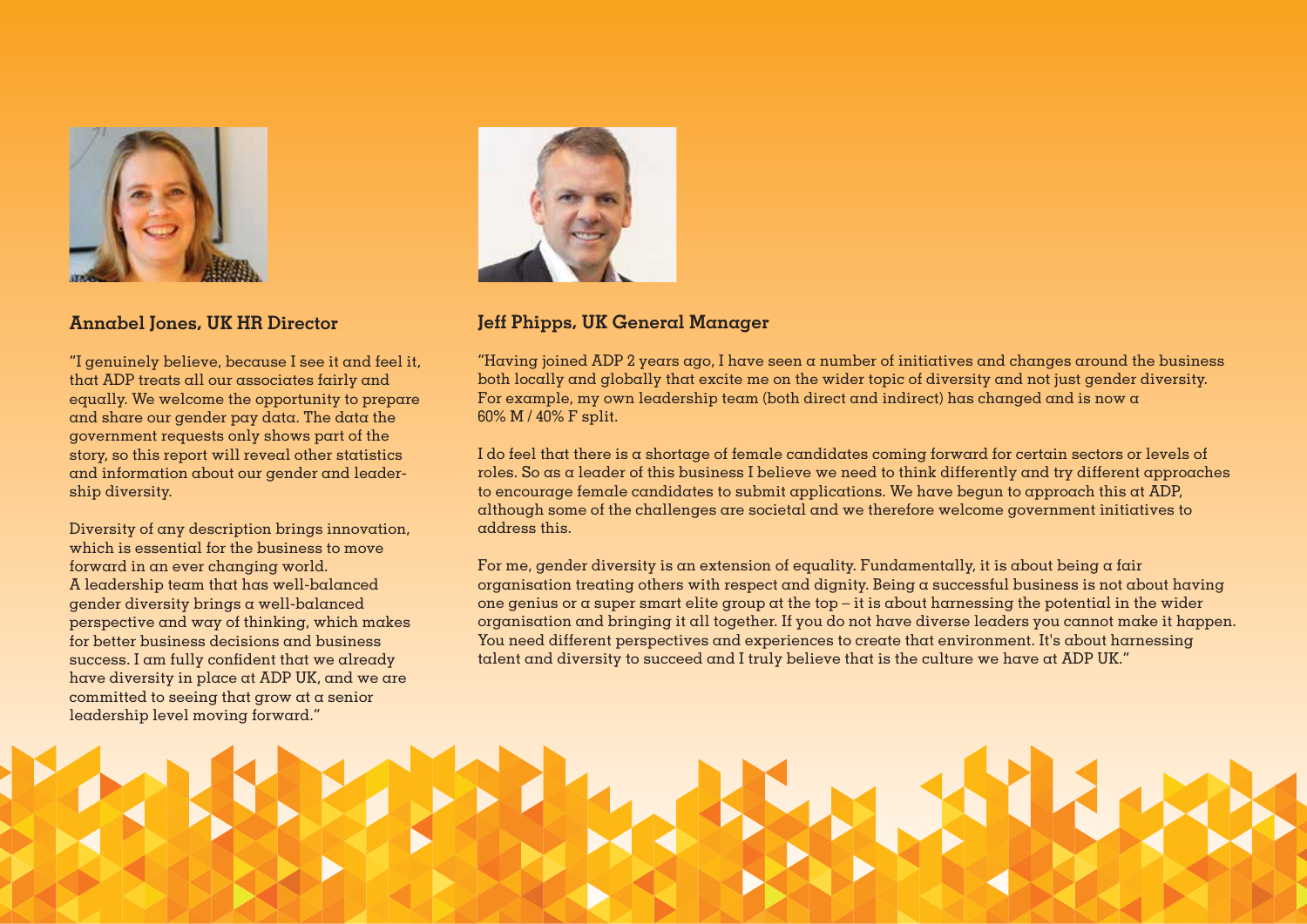# **Our Gender Pay Gap data and what these numbers mean:**



## **Annabel Jones, UK HR Director**

"I am encouraged to see that our pay gap is broadly in line with the rest of the UK, and we are confident we can work on closing that gap even further as we have strong gender diversity in our talent pipeline, for future senior leaders of this business.

We know what is driving our bonus gap. As more EMEA leaders are located in the UK, this is increasing the number of opportunities for development and promotion, but as you would expect this is increasing the number of male senior executives based in the UK. We also have a higher proportion of males in sales and technology roles.

Whilst we are seeing a gap in the gender split at a senior level, there is a strong focus for our local and global leaders to address this. We firmly believe that these gaps do not indicate pay inequity between men and women."

## **Jeff Phipps, UK General Manager**

"We're doing a really good job in the majority of the organisation with our gender split, having made great progress during the last couple of years creating a diverse pool of talented people to allow us to make further progress in the future. We know we have a challenge at the top, but ADP believes in growing talent throughout the organisation and we are making good progress for the next generation of senior leadership. We are confident we have equal pay for equal roles."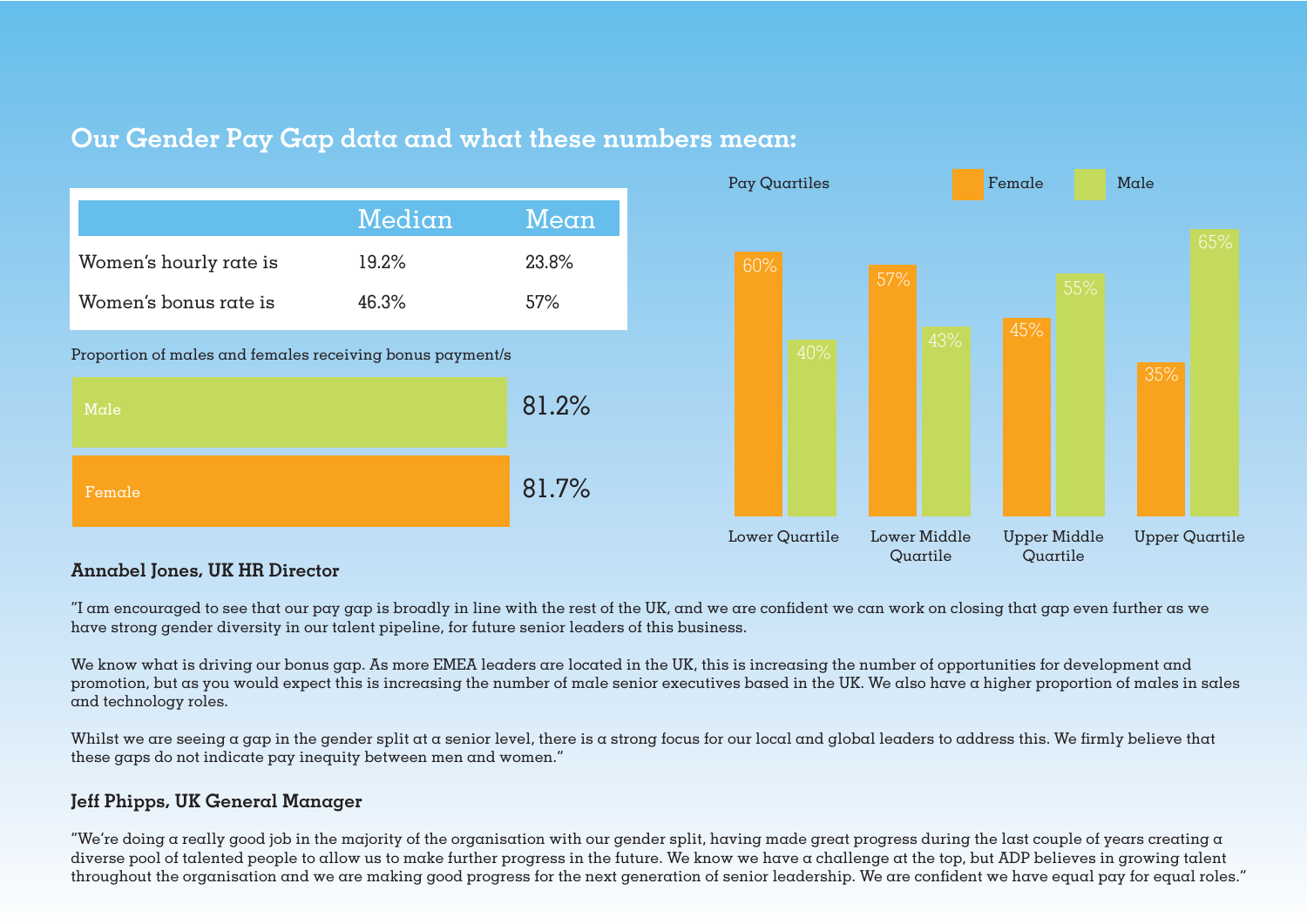# **What are our other key metrics?**



Male



#### Gender split by job family (as at 1st October 2017)

Service.



Legal, Security, Strategy.

#### Our associate data shows:

We are building a great female talent pipeline at an Associate and Manager level – future Directors and Executives in the making.

Some of our larger business units are more male dominated: Sales / Technology.

We see a fantastic overall gender split UK wide.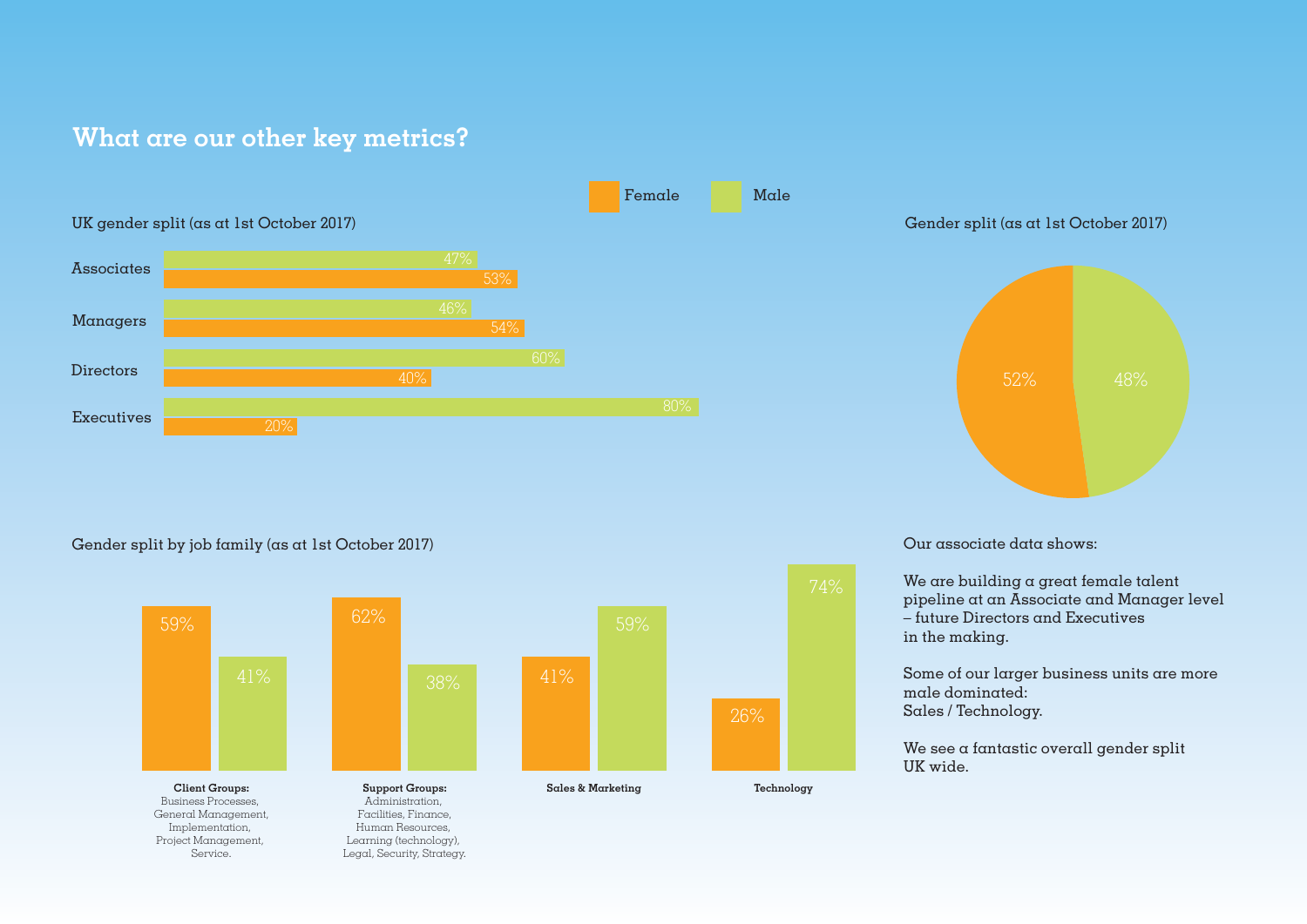# **What do some of our female leaders say?**



**Nicole Bello, VP UK Sales**

"I have just reached my 20 years milestone with ADP, I started as a Sales Associate and worked my way into Sales Leadership in the US, The Netherlands and The United Kingdom.

As a full-time working mum, ADP has been very supportive of me, my family and my career progression across multiple countries and multiple roles. Being a working mum has never hindered my progress and success. At a recent Women in Leadership meeting we discussed careers being like a road journey and there are times when you pull over, slow down or even stop because of self-development, family plans, caring for someone, etc. ADP gives you the opportunity to travel at the speed you like and need.

ADP has grown and developed over time, when I first joined ADP, as a female Sales Associate I had almost all male sales leaders and after a couple of years there was a shift, with people asking: "why are there no women in leadership?" A survey was sent out to women in sales roles who were asked "why do you not put your name forward for sales leadership roles?" The main answer was "I don't want to be a sales manager because I want children". Back then the perception of the job was extraordinarily rigid and lacked flexibility. It seemed that a woman couldn't be a sales leader successfully because they wouldn't be able to meet the demands of the job and have children at the same time. This type of feedback started to shape and evolve the direction that ADP has headed. I walk into work nowadays with an executive team that is nearly 50% female and ADP UK has been ranked a leading organisation for women to work (voted by Glassdoor). I am proud to be a part of the evolution and growth."



**Lorna Wake, UK CFO**

"Having joined ADP nearly 2 years ago, I have never felt that being a women has helped or hindered me in being promoted and being successful. I feel equal to everyone, this is supported by ADP's culture and values.

ADP is very aware of gender equality, the importance of diversity and the desire for a supportive culture. I believe equal opportunities are apparent here.

It is not just gender diversity but social diversity as well. A culture of awareness and sensitivity brings different points of view together to help run a business, ADP does this very well. I feel supported and encouraged to be successful here."

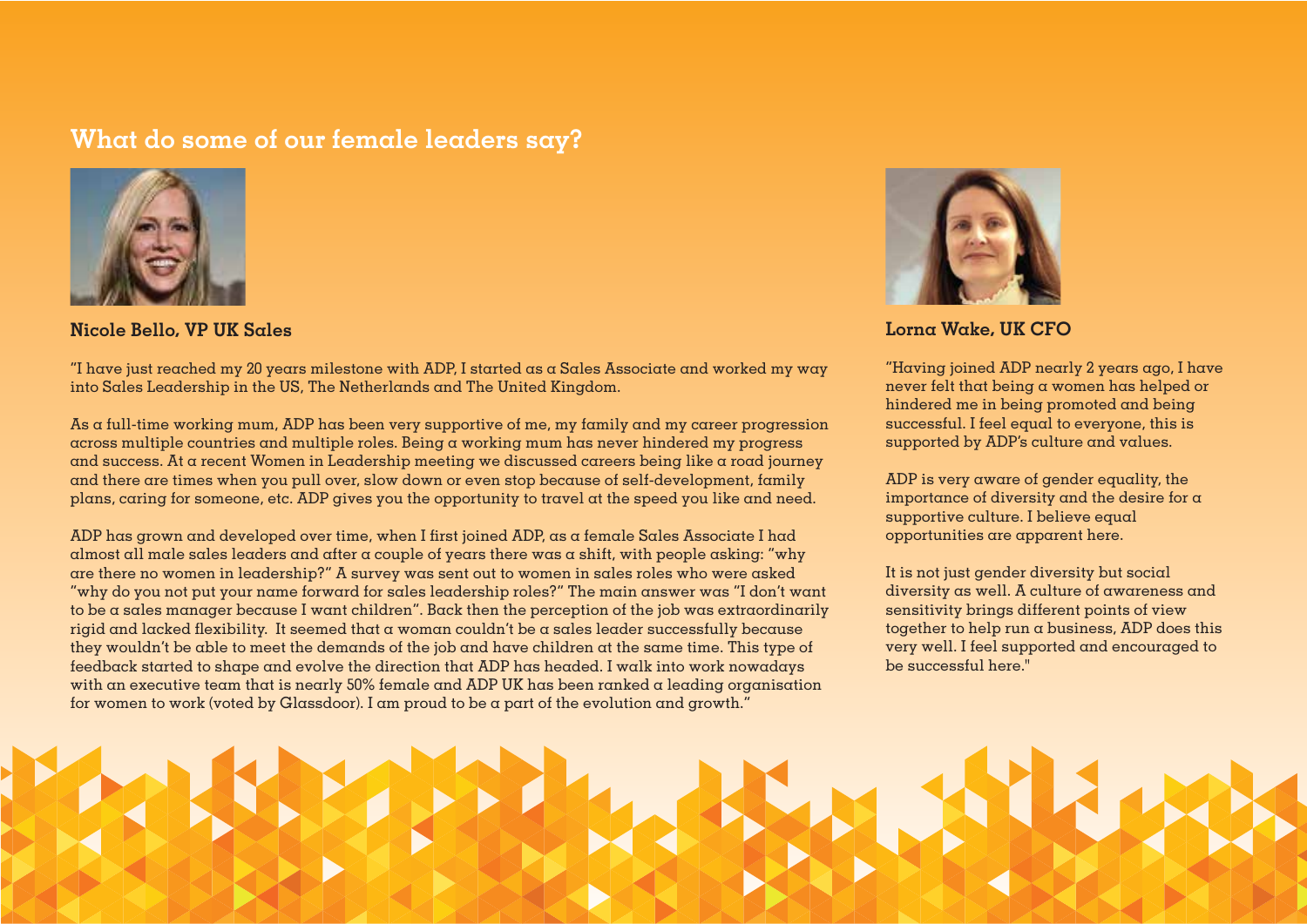# **What is our diversity action plan?**

## **Currently in place:**

ADP has global BRG (Business Resource Groups), and a multitude of diversity programmes in place, including the following groups (list is not exhaustive).

- iWIN (International Women's Inclusion Network): The purpose of this group is to Engage, Equip and Empower women to achieve personal and professional success to drive ADP's business results.
- WIL (Women in Leadership) promotes leadership and career advancement opportunities for our executive women, with the mantra: "reach as you climb", so that every step you move forward you bring someone with you.
- Culturally we are supportive of flexible working patterns and modern day working practices, we are a people-focused business and we care about our associates and actively support work life balance.

#### **Tanya Connolly, Service Delivery Systems Manager + VP iWIN EMEA**

"iWIN, a BRG (Business Resource Group), is associate led, and provides excellent opportunities for stretch assignments, developing leadership skills and enhancing personal brand. Over the past 12 months, several of our core team have moved into leadership roles - their next desired career goal, helped by their engagement in iWIN. Our male colleagues play an important role as contributors and allies, with Jeff Phipps (UK General Manager) as our local sponsor. This is key when addressing the barriers women in leadership face and challenging ourselves to take action on the unconscious – you need to raise awareness for everyone to engage.

iWIN UK is an integral part of the culture in our business, with an active and inclusive community. There are networking opportunities, such as coffee mornings, lunches and topic talks where colleagues from across the business connect and engage. This has led to mentoring relationships and sponsorship of talent across different business units in ADP UK and ADP EMEA.

Being part of a global organisation, we benefit from additional initiatives such as the quest speaker series where our female global leaders share their personal and professional journeys, providing inspiration and motivation to continue our own journey of being the best possible version of ourselves!"



women in leadership

Giwin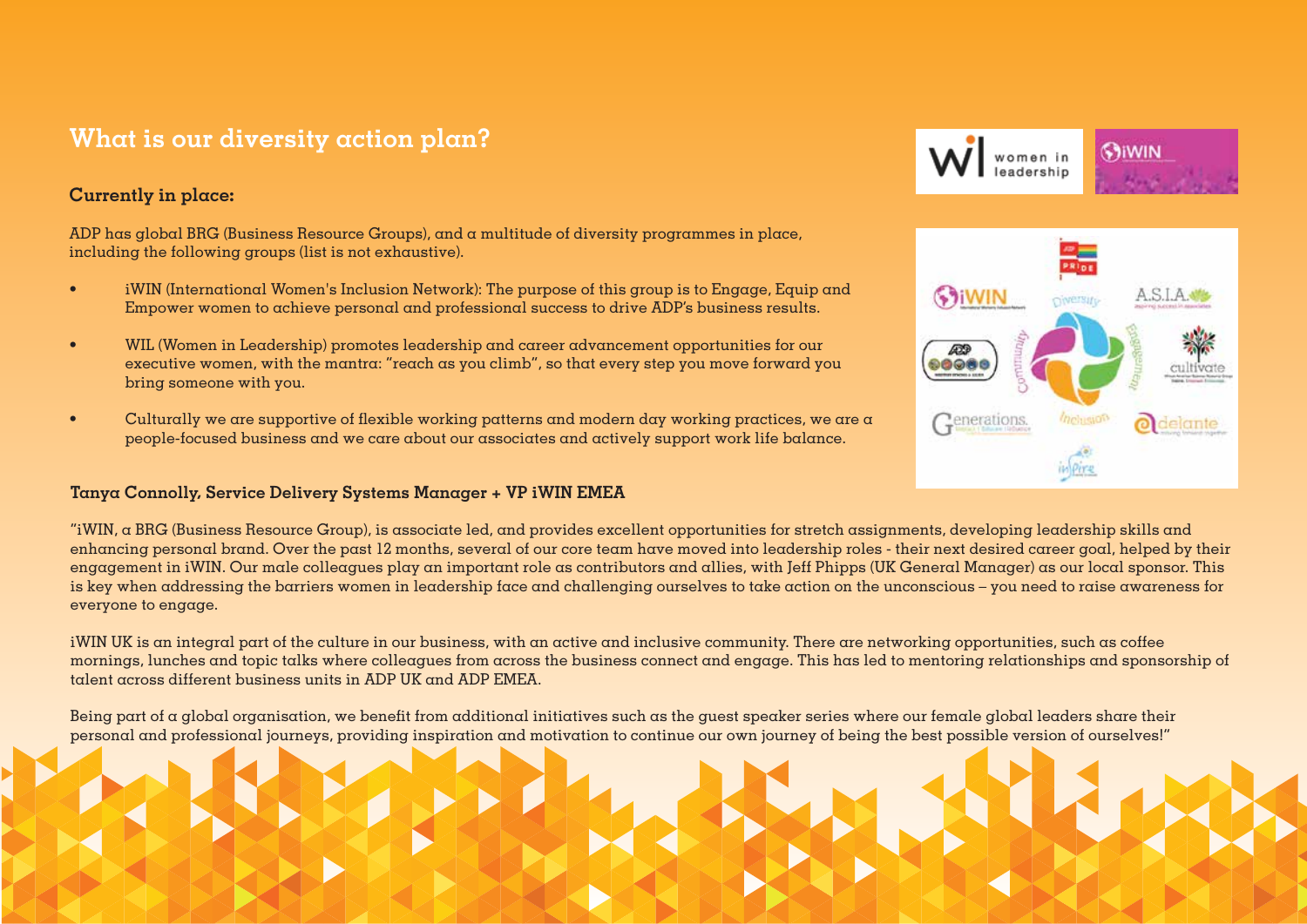**Development of our talent** Develop and retain our diverse talent

**Recruitment (external and internal)** Attract diverse talent from multiple sources and methods. Coach and prepare associates for future roles

**Future plans?** Over the coming years, we will continue our commitment on

**Diversity programmes** Utilise the great work done globally in our local diversity programmes **External partnerships & change makers** Build upon our local initiatives with schools, colleges, universities and career advisory services

Jeff Phipps - UK General Manager